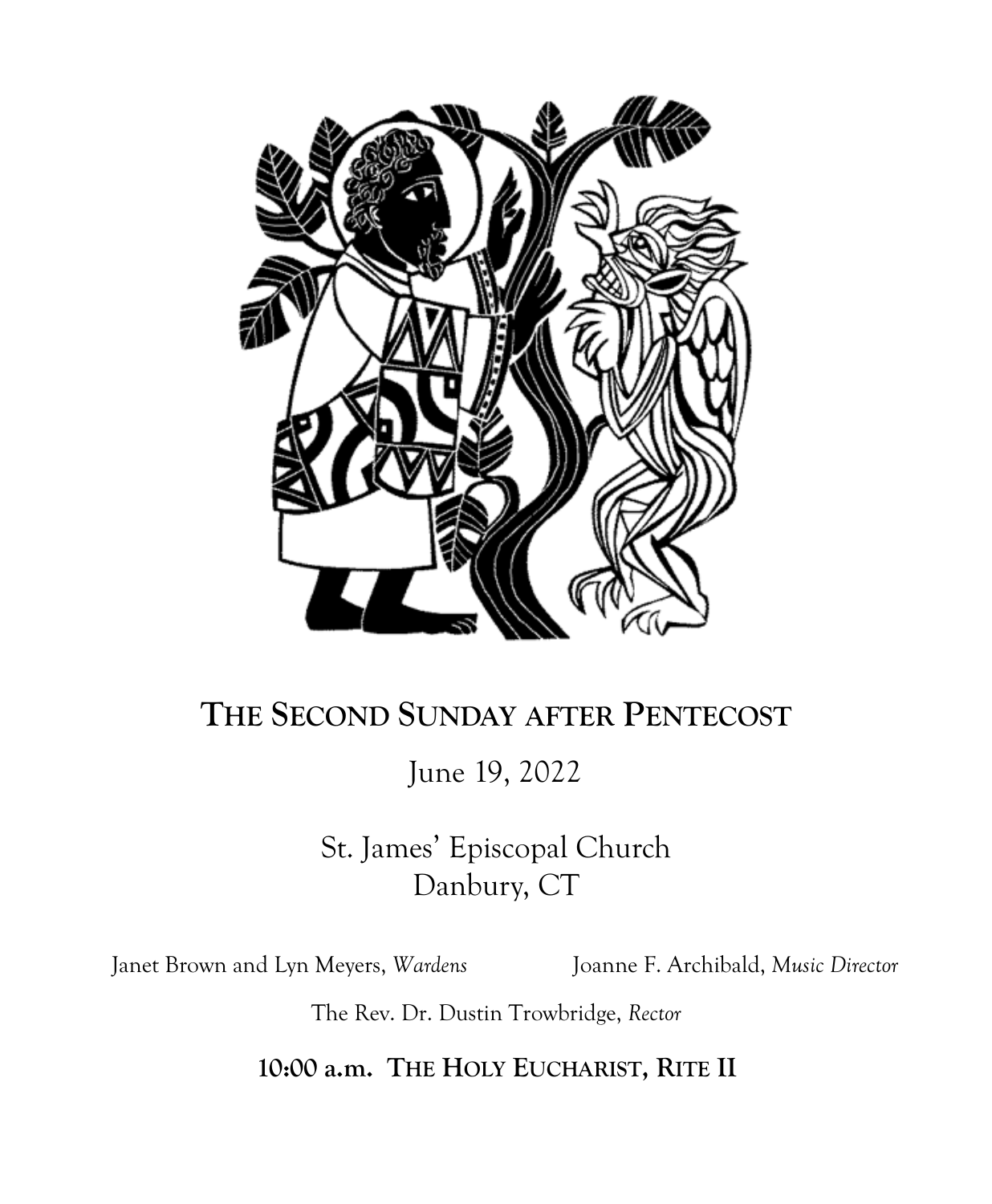# **The Holy Eucharist: Rite Two**

*Thank you for observing social distancing while inside St. James' Church this morning.* **Mask-wearing is now optional for those who are fully vaccinated.** 

**Prelude** *Lift Thine Eyes from Elijah* Felix Mendelssohn; Arr. Ernest A. Dicks

The Word of God

**Opening Hymn # 372** *(The Hymnal 1982) Praise to the living God*

*The people standing, the Presider says*

Blessed be God: Father, Son, and Holy Spirit. *People* **And blessed be his kingdom, now and for ever. Amen.**

*The Presider may say*

Almighty God, to you all hearts are open, all desires known, and from you no secrets are hid: Cleanse the thoughts of our hearts by the inspiration of your Holy Spirit, that we may perfectly love you, and worthily magnify your holy Name; through Christ our Lord. **Amen.**

**Gloria in Excelsis # S 280** (in the front of The Hymnal 1982) **sung by all** 

# **The Collect of the Day**

*Presider* The Lord be with you. *People* **And also with you.** *Presider* Let us pray...

*The Presider prays the Collect (found on your insert).*

# **The Lessons**

*The people sit for the lessons (found on your insert).*

# **The First Lesson 1 Kings 19:1-15a**

*After the Reading, the Reader may say* The Word of the Lord. *People* **Thanks be to God.**

2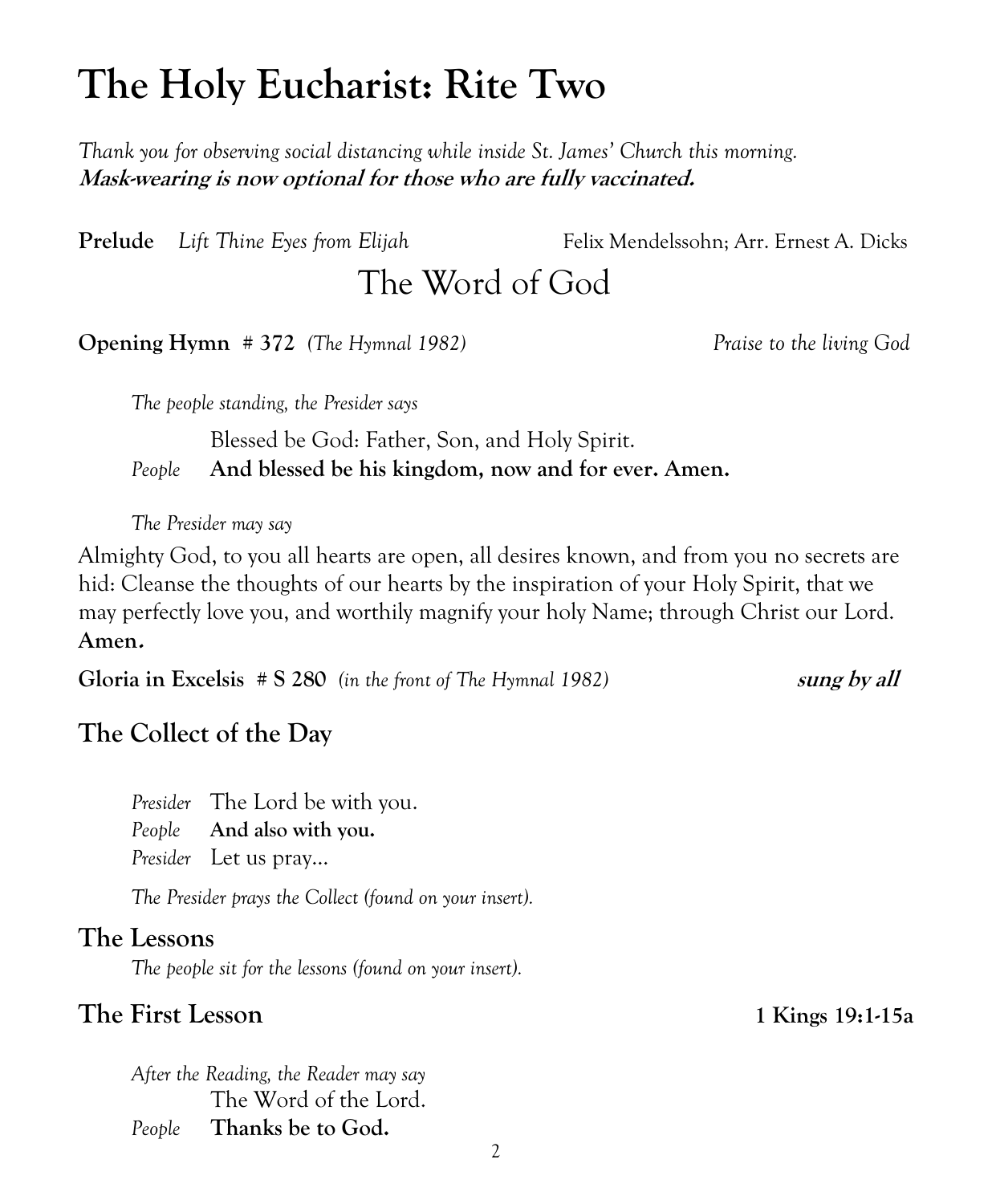#### The Response Psalm 42 & 43

**(***Read in unison.)*

### **The Second Lesson Galatians 3:23-29**

*After the Reading, the Reader may say*  The Word of the Lord. *People* **Thanks be to God.**

**Sequence Hymn #121** *(Lift Every Voice and Sing) Baptized in water*

 *All standing as able, the Gospeller reads the Gospel, first saying* The Holy Gospel of our Lord Jesus Christ according to Luke. *People* **Glory to you, Lord Christ.**

*After the Gospel, the Reader says*

The Gospel of the Lord.

*People* **Praise to you, Lord Christ.**

**The Nicene Creed** *(all standing, as able)*

**We believe in one God, the Father, the Almighty, maker of heaven and earth, of all that is, seen and unseen. We believe in one Lord, Jesus Christ, the only Son of God, eternally begotten of the Father, God from God, Light from Light, true God from true God, begotten, not made, of one Being with the Father. Through him all things were made. For us and for our salvation he came down from heaven: by the power of the Holy Spirit he became incarnate from the Virgin Mary, and was made man. For our sake he was crucified under Pontius Pilate; he suffered death and was buried.**

**The Gospel** Luke 8:26-39

**The Sermon The Rev. Dr. Dustin Trowbridge**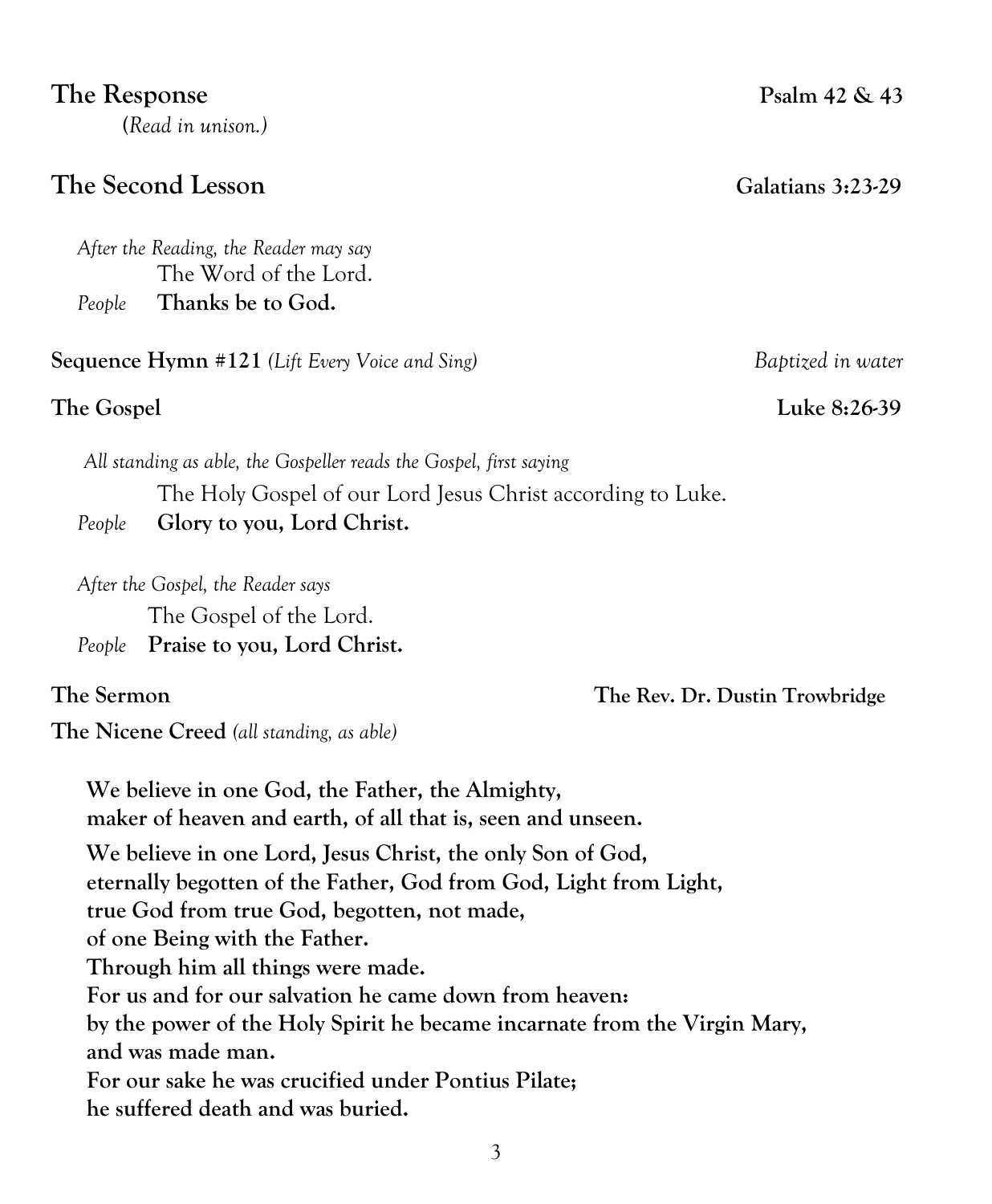**On the third day he rose again in accordance with the Scriptures; he ascended into heaven and is seated at the right hand of the Father. He will come again in glory to judge the living and the dead, and his kingdom will have no end.**

**We believe in the Holy Spirit, the Lord, the giver of life, who proceeds from the Father and the Son. With the Father and the Son he is worshiped and glorified. He has spoken through the Prophets. We believe in one holy catholic and apostolic Church. We acknowledge one baptism for the forgiveness of sins. We look for the resurrection of the dead, and the life of the world to come. Amen.**

# The Prayers of the People **Form III**

*The Leader*

Father, we pray for your holy Catholic Church;

**That we all may be one.**

Grant that every member of the Church may truly and humbly serve you; **That your name may be glorified by all people.**

We pray for all bishops, priests, and deacons;

**That they may be faithful ministers of your Word and Sacraments.**

We pray for all who govern and hold authority in the nations of the world; **That there may be justice and peace on the earth.**

Give us grace to do your will in all that we undertake;

**That our works may find favor in your sight.**

Have compassion on those who suffer from any grief or trouble; **That they may be delivered from their distress.**

Give to the departed eternal rest;

**Let light perpetual shine upon them.**

We praise you for your saints who have entered into joy; **May we also come to share in your heavenly kingdom.**

Let us pray for our own needs and those of others...

*Silence*——*The Leader and People add their own petitions. The Presider adds a concluding Collect.*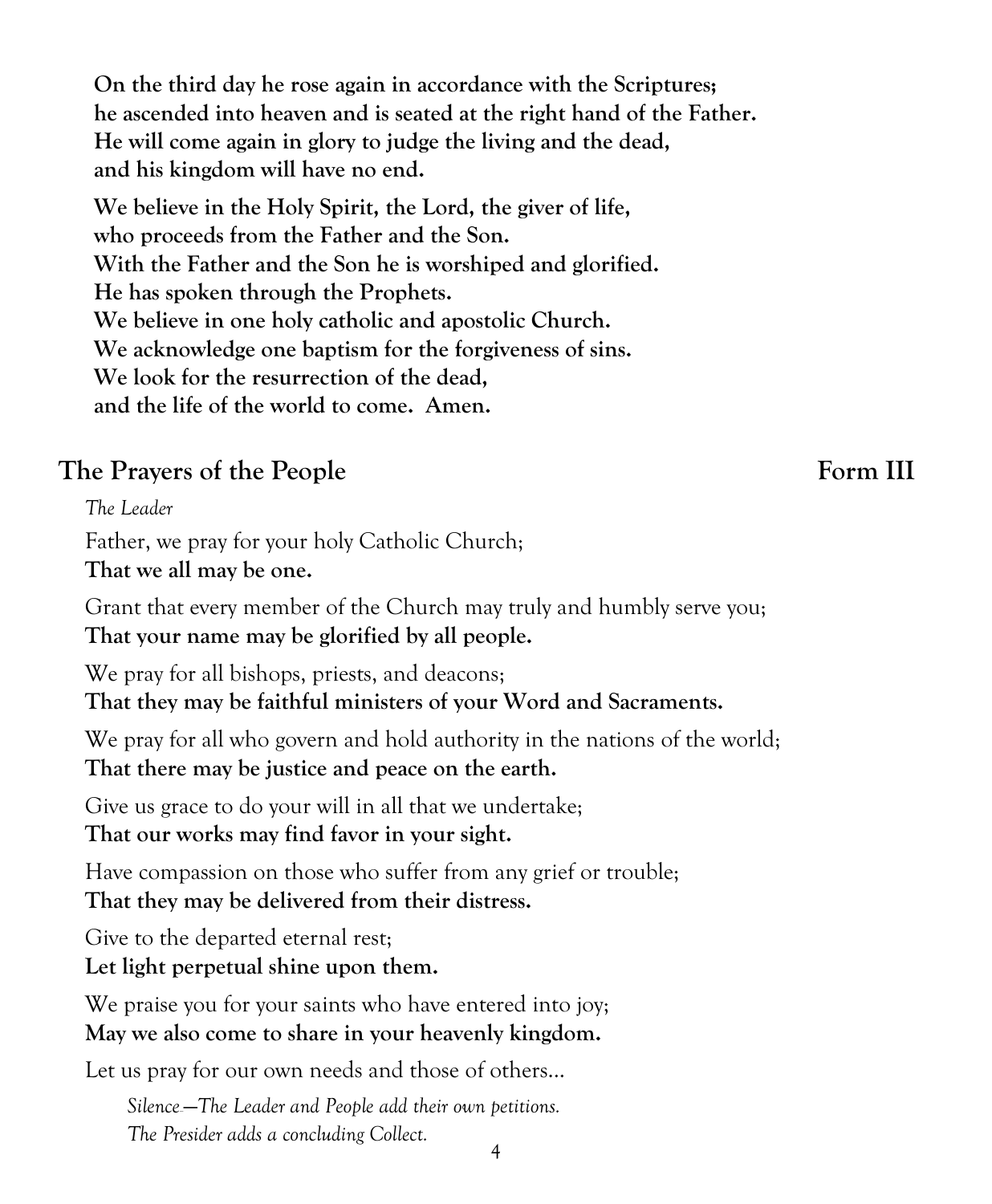# **Confession of Sin**

*The Presider says* Let us confess our sins against God and our neighbor.

*Silence may be kept*

**Most merciful God, we confess that we have sinned against you, in thought, word, and deed, by what we have done, and by what we have left undone. We have not loved you with our whole heart; we have not loved our neighbors as ourselves. We are truly sorry and we humbly repent. For the sake of your Son Jesus Christ, have mercy on us and forgive us; that we may delight in your will, and walk in your ways, to the glory of your name. Amen.**

#### *The Presider stands and says*

Almighty God have mercy on you, forgive you all your sins through our Lord Jesus Christ, strengthen you in all goodness, and by the power of the Holy Spirit, keep you in eternal life. **Amen.**

#### **The Peace**

 *All stand. The Presider says to the people*

The peace of the Lord be always with you.

#### *People* **And also with you.**

*Then the Ministers and People may greet one another in the name of the Lord. (Please observe social-distancing while sharing the Peace.)*

#### **Parish Announcements**

# **The Holy Communion**

*The Presider may begin the Offertory with an Offertory Sentence.* 

**Offertory Anthem** *As the Deer Trio; Deidra Woodend, Jean Hassen, Deborah Kaufmann* Marty Nystrom; Choral Setting by Douglas E. Wagner

**Presentation Hymn # 493** *(The Hymnal 1982) O for a thousand tongues to sing*

*Representatives of the congregation bring forward the people's offerings of bread and wine, and money or other gifts. The people stand, as able, while the offerings are presented and placed on the Altar.*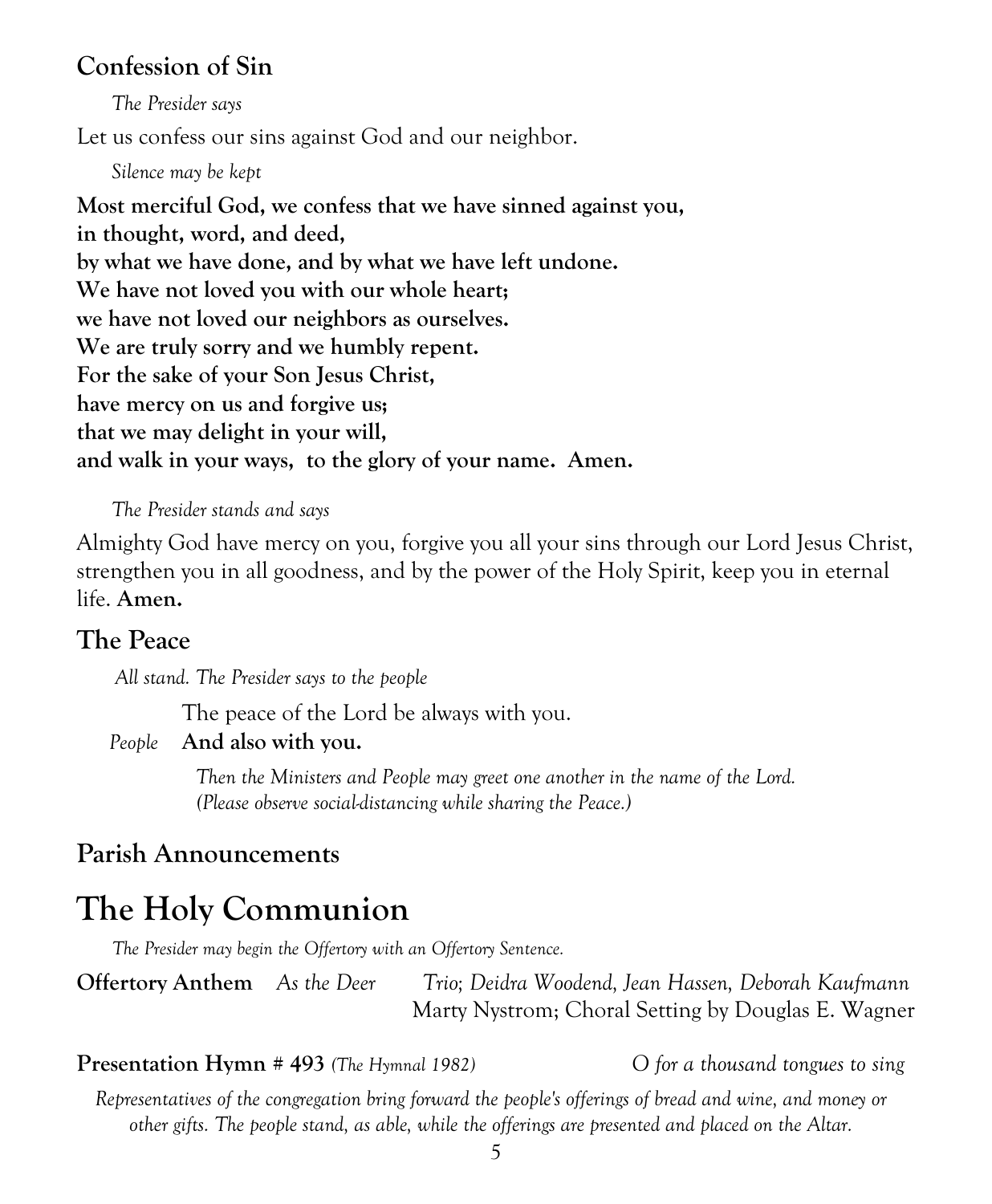# **The Great Thanksgiving Eucharistic Prayer B** *(The Book of Common Prayer, p. 367)*

*The Presider faces the People and sings:*





It is right, and a good and joyful thing, always and everywhere to give thanks to you, Father Almighty, Creator of heaven and earth…

*Here a [Proper Preface](http://www.bcponline.org/HE/pphe2.htm) is sung.*

...Therefore we praise you, joining our voices with Angels and Archangels and with all the company of heaven, who for ever sing this hymn to proclaim the glory of your Name:

**Sanctus #S 125 Holy, holy, holy Lord**

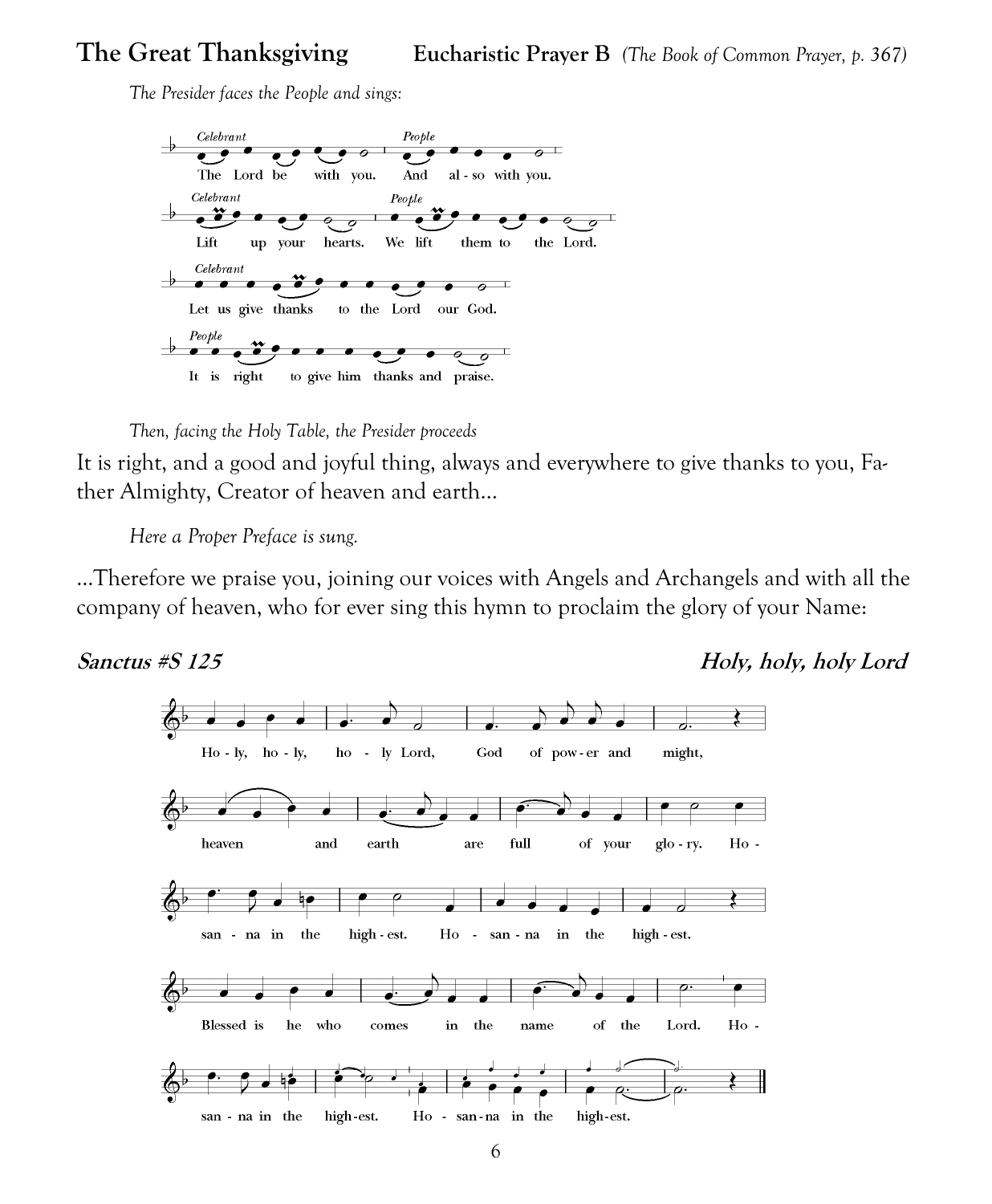*The people stand or kneel. The Presider continues the prayer* We give thanks to you, O God...

*(Presider continues….)*

…Therefore, according to his command, O Father,

*Presider and People* **We remember his death, We proclaim his resurrection, We await his coming in glory;**

*The Presider continues* And we offer our sacrifice of praise and thanksgiving to you, O Lord of all… …By him, and with him, and in him, in the unity of the Holy Spirit all honor and glory is yours, Almighty Father, now and for ever.  $\frac{1}{\sqrt{2\pi}}$ 

And now, as our Savior Christ has taught us, we are bold to say,

**The Lord's Prayer #264** *(The Lift Every Voice and Sing II Hymnal)*

# **The Breaking of the Bread**

*The Presider breaks the consecrated Bread. A period of silence is kept. Then may be sung:*



*Facing the people, the Presider says the following Invitation:*

The Gifts of God for the People of God.

*All baptized Christians are invited to come forward for Communion. To receive a priestly blessing instead, please come forward and cross your arms over your chest. Gluten-free hosts are available by request.*

| <b>Communion Hymns:</b> #151 (Lift Every Voice $\mathcal{C}$ Sing) | One bread, one body                  |
|--------------------------------------------------------------------|--------------------------------------|
| $#113$ (Lift Every Voice & Sing)                                   | How like a gentle spirit deep within |